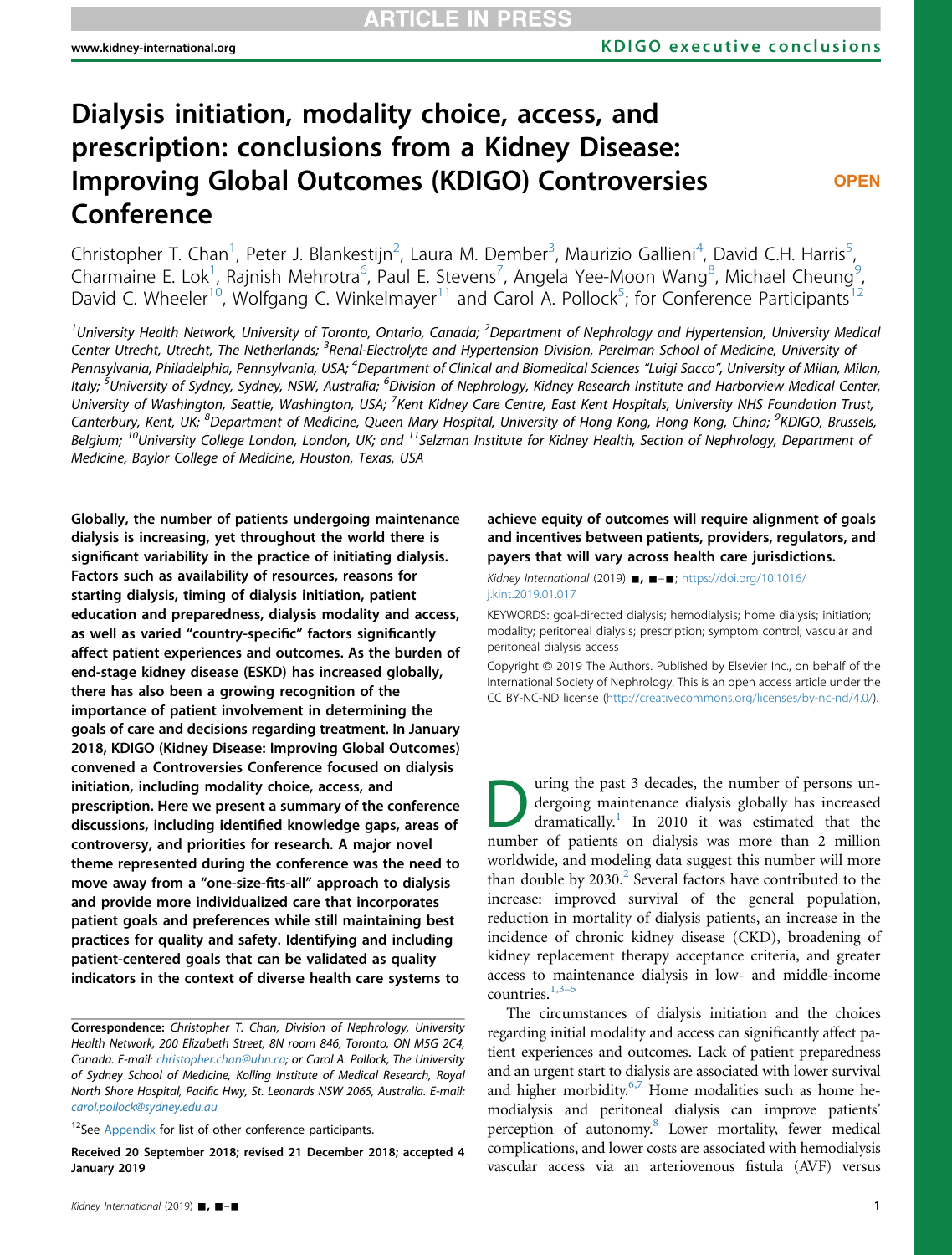# KDIGO executive conclusions examples and CT Chan et al.: Dialysis initiation: a KDIGO conference report

arteriovenous graft (AVG) or central venous catheter (CVC).<sup>4</sup> Yet in some circumstances—such as in older patients or those with poor arteriovenous access—an AVG or CVC may be preferred.

Historically, the evaluation of "dialysis adequacy" has been based on small solute clearance. This limited focus excludes the multidimensional parameters involved in achieving optimal dialysis and overlooks necessary evaluations that reflect the many comorbidities present in the dialysis population and how well or how satisfied the patients feel about their treatment. Patients and clinicians can have divergent and sometimes conflicting goals for hemodialysis treatment, with clinicians focused on outcomes such as mortality and biochemical markers and patients prioritizing their well-being and lifestyle.<sup>[9](#page-9-0)</sup> For example, some patients on home hemodialysis have reported awillingness to trade months of survival for ability to travel.<sup>10</sup> With the increasing recognition of the importance of patient preferences and satisfaction for shared decision-making and assessing outcomes,  $8,9,11-17$  it has become clear that a more multifaceted approach is needed for evaluating dialysis as a treatment modality.<sup>1</sup>

In January 2018, KDIGO (Kidney Disease: Improving Global Outcomes) convened a Controversies Conference titled "Dialysis Initiation, Modality Choice, Access, and Prescription." Here we present a summary of the discussion, including knowledge gaps, areas of controversy, and priorities for research. The conference agenda, discussion questions, and plenary session presentations are available on the KDIGO website: [http://kdigo.org/conferences/](http://kdigo.org/conferences/controversies-conference-on-dialysis-initiation/) [controversies-conference-on-dialysis-initiation/](http://kdigo.org/conferences/controversies-conference-on-dialysis-initiation/). It should be noted that patients who have a clear path to preemptive or planned kidney transplantation were not considered by the discussants.

# DIALYSIS MODALITIES AND AVAILABILITY

Dialysis modalities include in-center, satellite or self-care, where dialysis is undertaken with access to support staff to aid in the dialytic procedure, and home hemodialysis, as well as continuous ambulatory and automated peritoneal dialysis. Prescription patterns can be categorized as conventional, incremental, intensive (short daily or nocturnal), trial-based, and palliative. Availability of modalities and prescription patterns is usually more a function of local resources, reimbursement policies, and infrastructure than informed patient preferences. In some parts of the world, in-center hemodialysis is the predominant modality, whereas a "peritoneal dialysis first" approach is taken in a number of jurisdictions with excellent outcomes. In industrialized countries, peritoneal dialysis is often more cost-effective than hemodialysis, yet the opposite may be true for countries with no local manufacturing of peritoneal dialysis fluids or with tariffs on importing peritoneal dialysis supplies. $19-21$  $19-21$  Factors that have been independently associated with a lower likelihood of use of peritoneal dialysis are diabetes as the cause of end-stage kidney disease (ESKD), higher health care expenditure as a percent of gross domestic product, a larger number of private, for-profit hemodialysis facilities, and greater cost of peritoneal dialysis consumables relative to staffing.<sup>[20](#page-9-0)</sup>

Early mortality (death within the first 90 days of starting dialysis) disproportionately affects patients receiving in-center hemodialysis. This is likely due, at least in part, to selection bias because patients with acute kidney injury complicating chronic kidney failure or those with poorer health status are more likely to use in-center hemodialysis than peritoneal dialysis.[22](#page-9-0) Strategies to reduce early mortality are not well studied.

The only absolute contraindication for maintenance hemodialysis is the absence of possible vascular access or prohibitive cardiovascular instability. Peritoneal dialysis is contraindicated if the peritoneal cavity is obliterated, the membrane is not functional, or catheter access is not possible. Anuria is not a contraindication for peritoneal dialysis. All other health conditions are relative contraindications, and therefore the selection of dialysis modality needs to reflect informed patient choice with decision support appropriate to the health care system. Patients and caregivers need to be informed of the challenges, considerations, and trade-offs of the different dialysis modalities so that modality selection can be tailored to their health and social circumstances.

In multiple countries it has been reported that men more commonly receive dialysis than do women.<sup>2,23,24</sup> Further investigation is needed to clarify whether and where disparities exist, and whether disparities result from biological differences or sociocultural biases.

Of note, conference participants recognized that preserving residual kidney function is important and should be a goal for all clinicians and dialysis patients. Yet residual kidney function should not be the sole consideration in selecting the initial dialysis modality, because the quality of evidence comparing decline in residual kidney function across modalities is based on small, mostly single-center, observational studies from more than 2 decades ago. $25$  As such, available data are not robust enough to suggest one modality is favorable over another.

Similarly, although there is evidence that some patients may benefit from incremental versus thrice-weekly hemodialysis in terms of preserving residual kidney function, $26$  there is currently not enough evidence for widespread adoption of incremental dialysis as a means to preserve residual kidney function.

# Urgent versus nonurgent and planned versus unplanned starts

Urgent starts are defined as those in which dialysis must be initiated imminently or in less than 48 hours after presentation to correct life-threatening manifestations. Nonurgent starts are those in which dialysis initiation can be more than 48 hours after presentation. A planned approach is one in which the modality has been chosen prior to the need for dialysis and there is an access ready for use at the initiation of dialysis. An unplanned start is dialysis initiation when access is not ready for use or requires hospitalization or when dialysis is initiated with a modality that is not the patient's choice. Hemodialysis or peritoneal dialysis is possible in both planned or unplanned and urgent or nonurgent start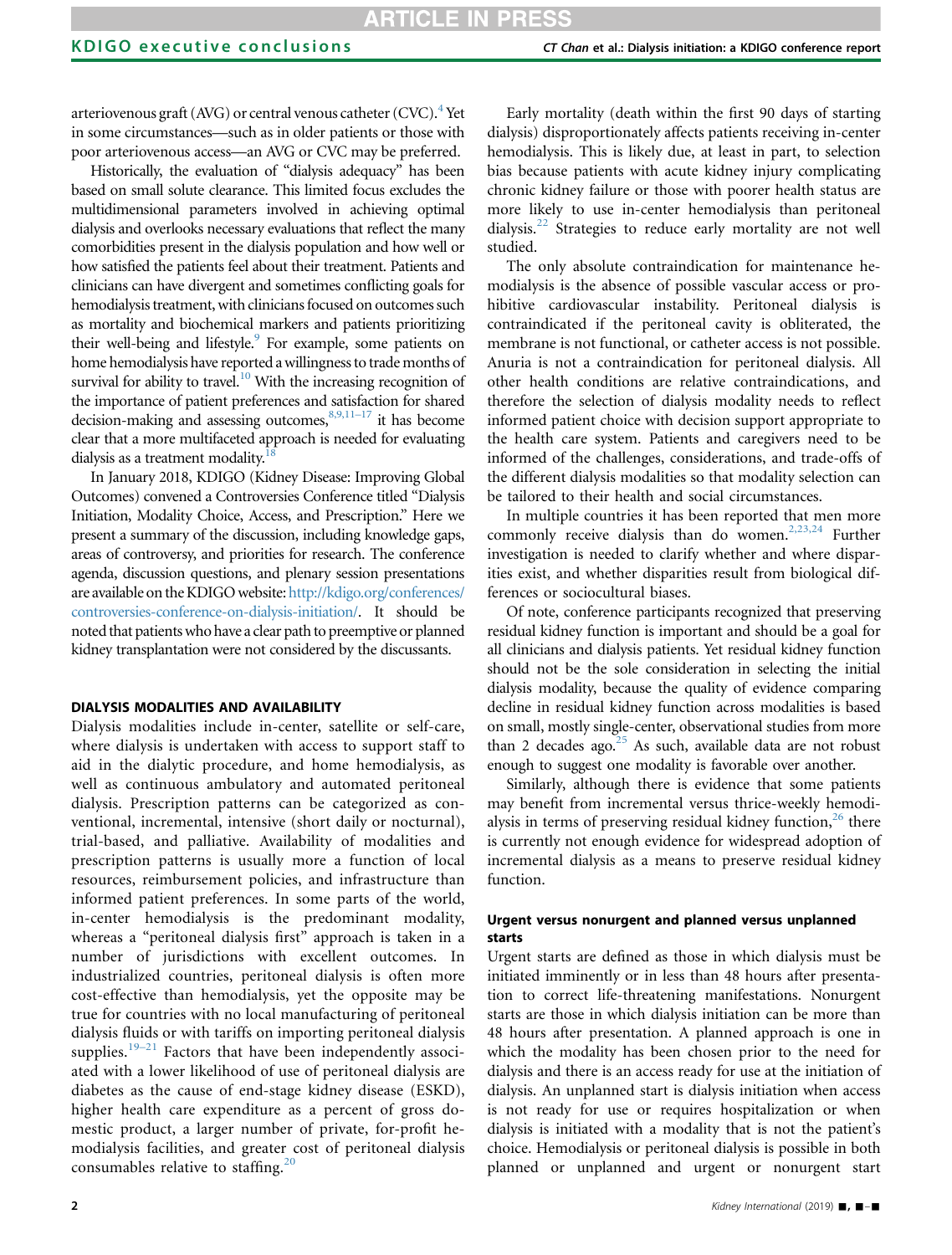situations. However, patients who require urgent dialysis in the setting of hyperkalemia, volume overload, or marked uremia are not good candidates for urgent-start peritoneal dialysis. The following are 5 key elements to a successful urgent start in patients in whom peritoneal dialysis is considered by the physician and patient as optimal therapy: $27$ 

- (i) Ability to place a peritoneal catheter within 48 hours
- (ii) Staff education regarding use of catheter immediately after placement
- (iii) Administrative support in inpatient and outpatient settings
- (iv) Identification of appropriate candidates for urgent-start peritoneal dialysis
- (v) Utilization of protocols in every step of the urgent-start process (from patient selection for peritoneal dialysis through appropriate post-discharge follow-up)

The major barriers to an urgent-start peritoneal dialysis program are lack of operators who can place a peritoneal dialysis catheter within the urgent start time frame (i.e., 48 hours) and limited capacity of the health care facility to support peritoneal dialysis treatment for urgent-start patients and train patients on short notice. Where technical expertise in PD catheter placement is lacking, this can generally be addressed by increasing access for training in interventional nephrology by nephrologists and/or radiologists. When critical illness, time, or capacity to offer hemodialysis and peritoneal dialysis limit the initial choice, patients need to subsequently be provided with support to enable transition to their preferred modality when feasible.

# PATIENT EDUCATION AND SUPPORT

# Preparation for dialysis

Education and decision aids are essential in helping patients to better understand kidney failure, weigh available treatments, maintain a feeling of control, and share information with family members and/or carers. $14$  Additionally, early education is associated with lower mortality after dialysis is initiated.<sup>[15](#page-9-0)</sup>

Effective education is usually offered to patients as they approach CKD G4.<sup>[28](#page-9-0)</sup> Education materials may include tours or videos with interviews of patients using the different modalities. In the absence of patient- or system-specific contraindications to a form of dialytic therapy, all options should be equally represented. Comprehensive education may also be available in the inpatient setting and for those who did not have regular follow-up with a nephrologist or access to dialysis education prior to starting dialysis.

The dialysis modality is ideally chosen with timely and shared decision-making among the health care team, patients, and their carers. Discussions about options and implications of various dialysis modalities need to include persons who start dialysis in an unplanned fashion. The approach for choosing modality is ideally person-centered, engaging the patient in choosing the dialysis modality in the context of their goals for care, local resources, out-of-pocket costs, capacities of regional health care facilities, and medical feasibility.

| <b>Barriers</b>                 | <b>Potential solutions</b>           |
|---------------------------------|--------------------------------------|
| Patient/carer-specific          | Patient & carer support              |
| Lack of awareness               | Education and training: flexible     |
|                                 | group and individualized             |
|                                 | training programs                    |
| Physical and cognitive barriers | Carer programs: increased            |
|                                 | support and peer education           |
|                                 | Home visits, assisted home           |
|                                 | dialysis, remote monitoring          |
|                                 | Provision of dialysis in             |
|                                 | nursing homes                        |
| Social considerations           | Government policy and                |
|                                 | incentive programs                   |
| Carer burden                    | Transparent information              |
|                                 | regarding burden of dialysis         |
|                                 | Respite care for carers              |
| Out-of-pocket costs             | Public policies to eliminate         |
|                                 | or minimize out-of-pocket costs      |
|                                 | Reimbursement of out of              |
|                                 | pocket costs                         |
| Physical space at home          | Independent community homes          |
|                                 | Development in technology            |
| Perceptions and fears of        | Education and counseling:            |
| dialyzing at home (e.g.,        | psychosocial therapy                 |
| needle phobia, body image)      |                                      |
| Health care system–specific     | Public advocacy                      |
| Accessibility                   |                                      |
| By patient location             | Independent community houses         |
| Distance between patient's      | Home training programs               |
| home and training center        |                                      |
| <b>Extended care facilities</b> | Flexible and individualized programs |
| Lack of infrastructure          |                                      |
| Delivery models                 | Innovations: hub & spoke,            |
|                                 | supportive networks, centers         |
|                                 | of excellence                        |
| Economic                        | Incentive payments                   |
| Within-health care variability  |                                      |
| Health care team bias           | Health care team training            |

Patients do perceive that home dialysis (peritoneal dialysis or hemodialysis) offers the opportunity to thrive; improves freedom, flexibility and well-being; and strengthens re-lationships.<sup>[8,13](#page-9-0)</sup> With appropriate adequate predialysis support and training, it is estimated that up to 50% of patients with ESKD will attain self-care dialysis.[29](#page-9-0) However, some voice anxiety and fear about performing dialysis treatments at home because of lack of confidence in their ability to master the technical aspects of dialysis, including self-cannulation for home hemodialysis, and because of isolation from medical and social support.<sup>8,13</sup> Because many more patients around the world could be dialyzing at home or undertaking self-care than are doing so presently, the conference attendees recommended a goal of encouraging and supporting patients to select a home-based therapy (peritoneal dialysis or home hemodialysis) or self-care dialysis and to identify ways of overcoming barriers to this goal (Table 1). At the same time, it was recognized that many patients in many parts of the world will need or prefer in-center hemodialysis and that available dialysis modalities in some countries may depend upon local circumstances.

# Table 1 | Patient and health care system barriers to homebased or self-care dialysis and potential solutions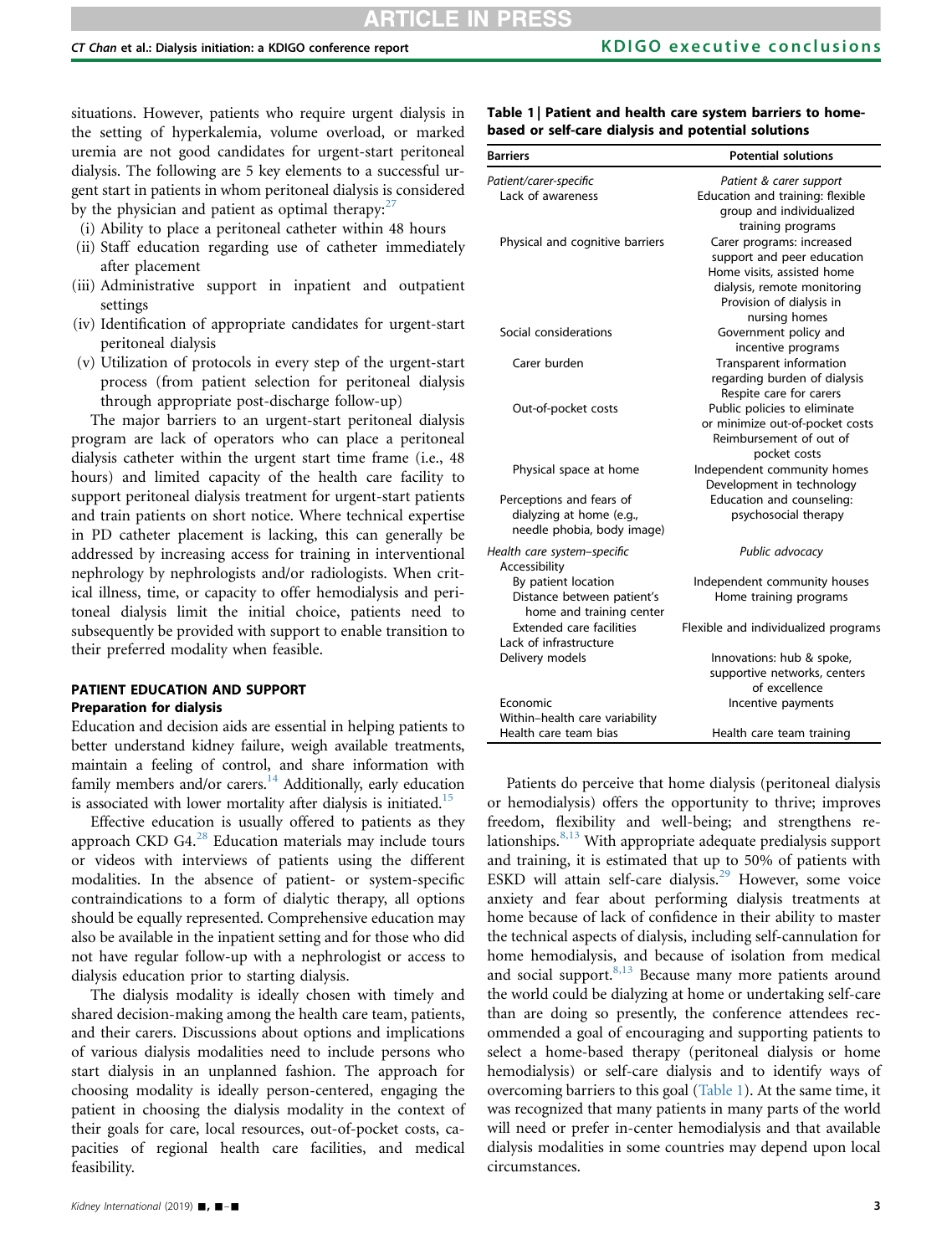# **ARTICLE IN PRESS**

# KDIGO executive conclusions examples and CT Chan et al.: Dialysis initiation: a KDIGO conference report

# Supporting patients during dialysis

After a patient starts dialysis, the health care team needs to provide ongoing support to optimize the health benefits of the selected modality. Support may be needed most in the period immediately after initiation and may decrease over time. Early attrition from peritoneal dialysis or home hemodialysis may result from catheter or mechanical problems, infection, management in a small center, or delayed referral to nephrologists or for CKD care.<sup>30</sup> Anticipating and preventing these modifiable factors or quickly addressing such issues is important. Patient confidence in handling home dialysis procedures needs to be assessed prior to the start of dialysis and subsequent to initiation.

Frailty can impact dialysis complications and overall patient experience as well as prognosis. Because frailty can occur at any age, it is ideally assessed on a regular basis so that any reversible issues are identified and used to inform decisionmaking about treatment and support for the patient.

# TIMING AND PREPARATION FOR DIALYSIS INITIATION

A specific estimated glomerular filtration rate (eGFR) value for initiating dialysis in the absence of symptomatic kidney failure has not been established. Indeed, the IDEAL study did not demonstrate any clinical benefit in commencing dialysis at higher levels of eGFR, and the variability in measurement of eGFR in CKD G5 is such that it should not be considered to reliably reflect kidney function. $31$  Registry data indicate mean predialysis eGFR varies among countries (approximately 5 ml/min per 1.73  $m<sup>2</sup>$  in Taiwan; average 8.5 in the UK, 7.3 in Australia, 6.4 in New Zealand, 9–10 in Canada and France, and 11 in the US). $32-35$  $32-35$  Generally, current guidelines do not support preemptive dialysis initiation,  $36-38$  $36-38$  although an exception is the 2011 European guideline. $39$  While the optimal timing for starting dialysis is unclear, and in clinical practice the reasons for initiating dialysis are varied, $40$  risk equations can be helpful in predicting a time frame for when kidney replacement therapy may be necessary (Table 2).

Initiation of dialysis is usually considered when one or more of the following are present: symptoms or signs attributable to kidney failure (e.g., neurological signs and symptoms attributable to uremia, pericarditis, anorexia, medically resistant acid-base or electrolyte abnormalities, reduced energy level, weight loss with no other potential explanation, intractable pruritus, or bleeding); inability to control volume status or blood pressure; and a progressive deterioration in nutritional status refractory to interventions.[36](#page-9-0) Depending on the patient's preferences and circumstances, an aggressive trial of medical nondialytic management of advanced CKD symptoms may be warranted before initiating maintenance dialysis.

In adults older than 60 years, in the absence of acute kidney injury and where low levels of albuminuria exist, declines in eGFR may be relatively slow,  $34$  and therefore the risk of dying before the need to initiate dialysis is higher than in other populations. Indeed, 20% to 35% of older CKD G4–G5 patients die per year before reaching dialysis. $41$  Additionally, Table 2 | Risk equations for predicting time frame to needing kidney replacement therapy

| Patient group                                       | <b>Risk predicted</b>                                                                                                                                                                                                                                                                                              | Reference                   |
|-----------------------------------------------------|--------------------------------------------------------------------------------------------------------------------------------------------------------------------------------------------------------------------------------------------------------------------------------------------------------------------|-----------------------------|
| CKD G3 or G4                                        | 5-year kidney replacement<br>therapy predicted by age,<br>sex, eGFR, hemoglobin,<br>proteinuria/albuminuria, systolic<br>BP, antihypertensive medication<br>use, and diabetes and<br>its complications                                                                                                             | Schroeder<br>et al. $77$    |
| CKD in older<br>adults                              | 5-year mortality predicted by<br>age, sex, race, eGFR, urine<br>albumin-to-creatinine ratio.<br>smoking, diabetes mellitus, and<br>history of heart failure and stroke                                                                                                                                             | Bansal et al. <sup>44</sup> |
| $>$ 75 years old,<br>within 3 months<br>of dialysis | Mortality predicted by age,<br>gender, specific comorbidities,<br>albumin levels, and mobility                                                                                                                                                                                                                     | Couchoud<br>et al. $43$     |
| $>$ 15 years old,<br>initiating dialysis            | 6-month mortality predicted<br>by older age, underweight,<br>chronic lung disease, coronary<br>artery disease, peripheral<br>vascular disease, cerebrovascular<br>disease (particularly for<br>patients $<$ 60 years of age),<br>late referral to nephrologist care,<br>and underlying cause of<br>kidney disease. | Ivory et al. <sup>45</sup>  |

BP, blood pressure; CKD, chronic kidney disease; eGFR, estimated glomerular filtration rate.

older patients have a lower likelihood of survival in the 90 days after initiating dialysis.<sup>[42](#page-9-0)</sup> If patients have no other indications for starting dialysis, the decision may be made to delay initiation of dialysis in older patients until eGFR falls to  $\lt$ 6 ml/min per 1.73 m<sup>2</sup>. In patients with late-stage CKD, it is important to discuss options for both medical and dialytic management in the event that acute kidney injury or additional significant illness occurs. Decision-making, including advanced care planning, can be aided using predictive models such as those developed by Couchoud et  $al.^{43}$  $al.^{43}$  $al.^{43}$  Bansal et  $al.^{44}$  $al.^{44}$  $al.^{44}$ and Ivory  $et$   $al$ .<sup>[45](#page-9-0)</sup> This planning often includes individualized discussions regarding clinical course, goals of therapy, and patient preferences. Patients need to be made aware of the options of medical management without dialysis, such as supportive care and/or comfort measures and hospice care, when appropriate.  $46-48$  $46-48$ 

# Predialysis assessments

For patient-reported outcome measures, available assessments pertain to symptoms, objective markers of nutrition, functional capacity, and markers of kidney function. Available clinical reported outcomes include muscle strength, gait speed, body mass index, and biomarkers such as eGFR, serum albumin, etc. There is considerable variation in physician reliance on biochemical and hematologic variables such as creatinine, eGFR, urea, bicarbonate, potassium and phosphate levels, and hemoglobin levels among patients at the start of dialysis.<sup>[40](#page-9-0)</sup> Indices that measure frailty in CKD may be useful for informing patient decision-making, $49$  but further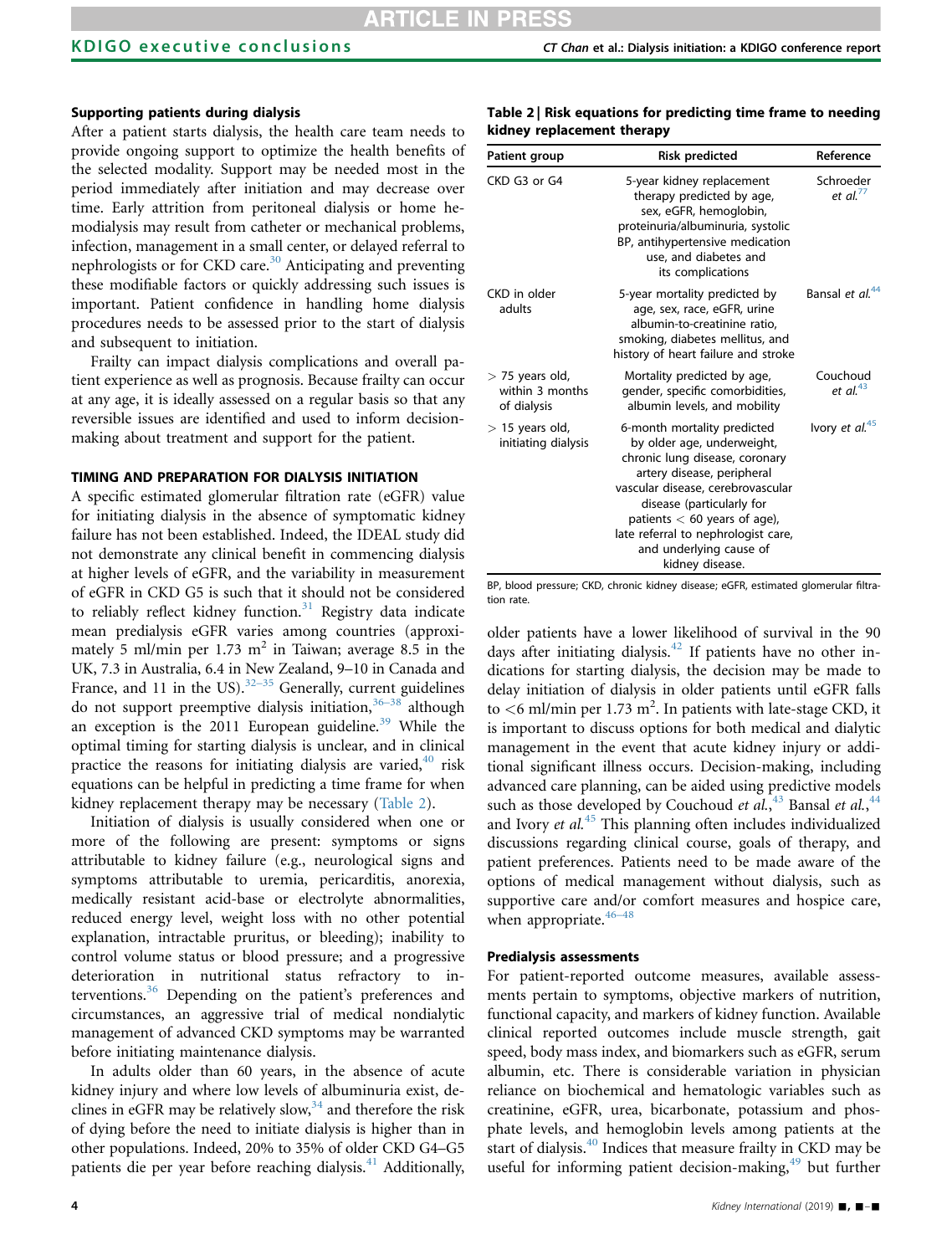# Table 3 | Dialysis modality and initiation timing: research needs and proposals

|                              | Key questions and approaches for investigation                                                                                                                                                                                                                                                              |
|------------------------------|-------------------------------------------------------------------------------------------------------------------------------------------------------------------------------------------------------------------------------------------------------------------------------------------------------------|
| <b>Dialysis initiation</b>   |                                                                                                                                                                                                                                                                                                             |
| Whether to initiate          | • Can a CKD Frailty Index be used to inform patient decision-making? What would constitute the index—could it<br>be based on the IPOS-Renal index?                                                                                                                                                          |
|                              | • Could a CKD Frailty Index be combined with traditional and novel biomarkers and clinical scoring systems<br>(serial assessments of fluid status, nutritional status and/or body composition) to quide initiation of dialysis?<br>• To what extent do uremic symptoms change after initiation of dialysis? |
|                              | • Could a CKD Frailty Index be used to identify clinically important changes over time in individuals before dialysis<br>and after initiation of dialysis? Are the changes different with HD versus PD?                                                                                                     |
|                              | • Is it possible to predict which patients improve and which get worse?                                                                                                                                                                                                                                     |
| When to initiate             | • With aggressive medical management, can the initiation of dialysis be delayed safely?<br>• Can an integrated care model improve quality and decrease costs for patients with kidney disease as they<br>transition from CKD G5 to G5D (https://innovation.cms.gov/initiatives/comprehensive-esrd-care/)?   |
| Timing of referrals          | • How can the number of unplanned starts be reduced?                                                                                                                                                                                                                                                        |
| and unplanned starts         | • How can referral and optimal management of patients with advanced CKD be improved?                                                                                                                                                                                                                        |
|                              | How can CKD patients at highest risk of acute kidney injury or heart failure exacerbations be identified?<br>• Do tablet holidays from drugs such as diuretics, ACE inhibitors, metformin, and NSAIDs prevent exacerbations?<br>• How can outcomes for post-acute kidney injury patients be improved?       |
|                              | • What measures can promote kidney recovery among acute kidney injury patients (in inpatient and<br>outpatient settings)?                                                                                                                                                                                   |
|                              | • Should dialysis be different for CKD G5 to G5D versus CKD with superimposed acute kidney injury?<br>• What is the real-world effectiveness and cost effectiveness of universal screening for CKD in high-risk populations?                                                                                |
|                              | • How effective are public health surveillance systems (public health lab and provider prompts) for CKD screening<br>and risk prediction?                                                                                                                                                                   |
|                              | • Can multidisciplinary care during transition periods improve patient outcomes such as survival, hospitalization,<br>cost-effectiveness, and quality of life?                                                                                                                                              |
|                              | • For patients choosing PD with a late referral, how do the outcomes compare for those who start with PD<br>versus those who start with a short period of HD?                                                                                                                                               |
|                              | What are the outcomes of urgent start PD versus short-term and long-term HD as evaluated in large-scale studies?                                                                                                                                                                                            |
| <b>Choice of modality</b>    | • What is the preferred timing for educating patients regarding dialysis modalities? Does the optimal time vary<br>based on patient characteristics?                                                                                                                                                        |
|                              | What is the optimal content and format for educating patients regarding the advantages and disadvantages of<br>each modality? How do we check their understanding?                                                                                                                                          |
|                              | What are the outcomes of various dialysis modalities in subgroups of patients (e.g., pediatric, pregnant)?<br>What are the characteristics and commonalities of "unexpected" deaths within the first 90 days of initiating dialysis,<br>particularly in those with low burden of coexisting illnesses?      |
|                              | • What are the barriers to equal gender access to therapies, and how do these vary by country?<br>• Is respite care effective in retaining patients on home dialysis?                                                                                                                                       |
|                              | • What is the effectiveness of telemedicine and/or remote monitoring compared with conventional care in patients<br>undergoing home dialysis to increase time on therapy and reduce complications?                                                                                                          |
| <b>Dialysis prescription</b> |                                                                                                                                                                                                                                                                                                             |
|                              | What is the threshold of kidney function or related symptoms at which to consider incremental dialysis?<br>As evaluated by randomized controlled trials, how do outcomes such as residual kidney function and                                                                                               |
|                              | patient-reported outcomes compare with incremental dialysis versus conventional, full-dose initiation (HD or PD)?                                                                                                                                                                                           |
| <b>Monitoring</b>            | • How does telemedicine and/or remote monitoring compare with conventional care in patients<br>undergoing home dialysis?                                                                                                                                                                                    |

ACE, angiotensin-converting enzyme; CKD, chronic kidney disease; HD, hemodialysis; IPOS, Integrated Palliative care Outcome Score; NSAID, nonsteroidal anti-inflammatory drug; PD, peritoneal dialysis; RCT, randomized controlled trial.

research is needed regarding the effectiveness of this approach (Table 3).

# Predialysis care and referrals

The timing of predialysis assessments depends on the absolute level and rate of decline in kidney function, symptom load, and associated metabolic, hematologic, and clinical comorbidities but will generally fall within the range of monthly to every 3 months. There was general consensus that symptoms such as anorexia, nausea, and fatigue should be improved or resolved within 3 months after starting dialysis therapy, although it was recognized that there is a lack of data to inform interpretation of symptom changes after initiation of kidney replacement therapy.

Timely predialysis care has been associated with improvement in measurable outcomes such as delayed initiation of dialysis, cardiovascular complications, and mortality.<sup>[50](#page-10-0)</sup> Optimal multidisciplinary predialysis care includes not only timely referral but also frequent visits where patients can access different members of the care team.<sup>[51](#page-10-0)</sup> Registry data report wide variation in the transition period from CKD G5 to CKD G5D. A minimum 90-day transition period aligns with acute kidney injury recovery, registries, and early mortality on dialysis; however, the effects of interventions on lifestyle and risk factor modification may require years to take effect. The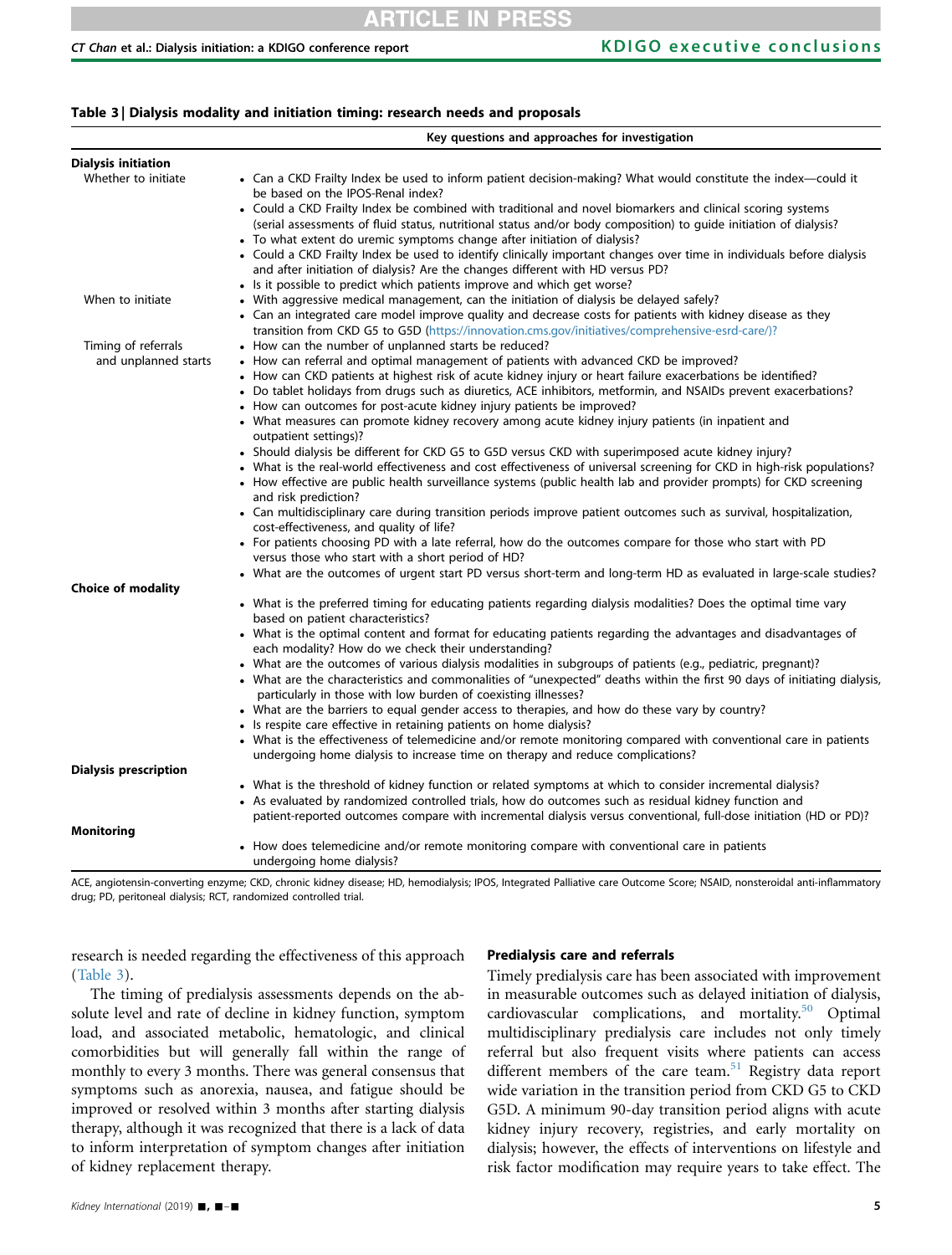# Table 4 | Strategies to avoid late referral for specialized nephrology care

| Provider      | <b>Strategy</b>                                   |
|---------------|---------------------------------------------------|
| Primary care  | • Education<br>o Recognizing at-risk groups       |
|               | o Screening (eGFR, uACR, risk prediction)         |
|               | o Preventive treatment                            |
|               | o Timely referrals                                |
| Laboratory    | • Improved availability of eGFR reporting         |
|               | and uACR testing                                  |
|               | Automated risk reporting and prompts for referral |
|               | Decision support integrated into EMR              |
|               | Predefined multi-component CKD screen test        |
| Public health | Regional reporting of geographic and              |
|               | demographic trends in CKD screening and diagnosis |
|               | • Designation of CKD as a reportable disease      |
|               | when risk threshold is reached                    |
|               | • Early notification surveillance systems for     |
|               | patients and primary care providers               |
|               | EMR notification system of need for screening     |
|               | Evaluation of cost-benefit of mass screening      |
|               | • Public awareness campaign                       |

CKD, chronic kidney disease; eGFR, estimated glomerular filtration rate; EMR, electronic medical records; uACR, urine albumin-to-creatinine ratio.

predialysis CKD care time frame is ideally long enough to encompass the 90-day transition period.

Recommendations for "timely referral" to a nephrologist, particularly for access creation, are mostly based on time to dialysis—for example, 6 months before the need to start dialysis. Although the timing to start dialysis can be difficult to accurately predict, evidence-based kidney failure risk equations could be used to create a more standardized approach.[52](#page-10-0) However, this must be combined with, rather than replace, clinical judgment. Strategies to avoid delayed referral are listed in Table 4.

# Tailoring timing and support for certain subgroups of patients

Initiation of dialysis in the setting of a failing graft or moving between dialysis modalities. Patients with a failing kidney transplant may not be adequately prepared for approaching ESKD because the focus of care may be to maintain graft function rather than prepare for dialysis. CVCs are used in nearly two-thirds of patients with failed kidney transplant grafts,<sup>[53](#page-10-0)</sup> and the relatively low prevalence of AVFs or AVGs in this group at initiation of dialysis needs to be investigated more thoroughly.<sup>[53](#page-10-0)</sup> Collaboration with CKD programs may be beneficial, especially as eGFR declines below 20 to 30 ml/ min per 1.73m<sup>2</sup>. Education and review of patient preferences and life goals are important, as is the preparation for possible next steps such as hemodialysis, peritoneal dialysis, another kidney transplant, or supportive care, as part of the patients' ESKD life plan.<sup>[54](#page-10-0)</sup> Studies based on global kidney transplant registries will be needed to track specific issues in managing patients with failing kidney grafts.

Data from the United States indicate that peritoneal dialysis patients under nephrologist supervision have a very low rate of arteriovenous access upon transition to hemodialysis.<sup>[55](#page-10-0)</sup> Hence, time-dependent surveillance of effective clearances and ultrafiltration volumes are necessary in patients on PD. Predictive models are needed to identify peritoneal dialysis patients that require transition preparation such as education and vascular access creation,  $56,57$  particularly to support home hemodialysis when appropriate.

Pediatric initiation of dialysis. Pediatric models of care were not a focus of this conference. In children, the unique aspects of growth, nutrition, and cognitive as well as emotional maturation increase the complexity of diagnosis, treatment, and decision-making, and therefore having a multidisciplinary team to address these issues is especially important. Children will have different needs as they age, and it is important to recognize that young adulthood and the transition to independent living can be a time when patients need a lot of support. In the pediatric population, CKD is more likely to lead to ESKD versus death, and therefore, validated prediction models for referral to preemptive transplant or dialysis are especially important. In a retrospective cohort study of 603 children with eGFR < 60 ml/min per 1.73m<sup>2</sup>, kidney failure risk equations provided excellent discrimination of the risk of developing ESKD in 1 or 2 years in those with a kidney failure risk equation (KFRE) score of at least 13.2% compared with those with a score less than  $13.2\%$ <sup>[58](#page-10-0)</sup> A pediatric global initiative to determine the impact of early versus late initiation of preemptive transplant or dialysis could be conducted as a pragmatic randomized controlled trial, with a similar approach to that of the IDEAL study in adults<sup>59</sup> but with outcomes concentrated on growth, cognitive development, and nutritional status.

Pregnancy and initiation of dialysis. The definitive method for determining pregnancy in the setting of kidney failure is ultrasound, because levels of  $\beta$ -hCG can be increased during kidney failure, leading to false-positive pregnancy test re-sults.<sup>[60](#page-10-0)</sup> Conception pre-dialysis results in higher infant survival and lower likelihood of prematurity than conception after starting dialysis.<sup>[61](#page-10-0)</sup> Cohort data have indicated that dialysis intensity affects outcomes, with longer durations resulting in a higher live birth rate, longer gestational age, and greater infant birth weight. $62$  In pregnant women undergoing dialysis, an intensive prescription should be considered. During pregnancy, women on dialysis need to be monitored for low potassium, phosphate, and folate, as well as high glucose, especially for patients undergoing tidal peritoneal dialysis. It is also important to evaluate for anemia and assess nutrition and magnesium levels. Previously the timing of initiation of dialysis in pregnancy was based on high urea levels (blood urea nitrogen [BUN] > 36 mmol/l, goal to decrease < 18 mmol/l). The goal currently is to initiate at BUN < 18 mmol/ $1,63$  $1,63$  also recognizing anecdotally the importance of fluid, electrolyte, and acid-base disturbances. A possible strategy for research is evaluating registry data to determine the impact of early versus late initiation of dialysis in pregnancy, along the lines of the IDEAL study in adults<sup>[59](#page-10-0)</sup> but with outcomes concentrated on live birth rate, pregnancy survival, gestational age, and birth weight.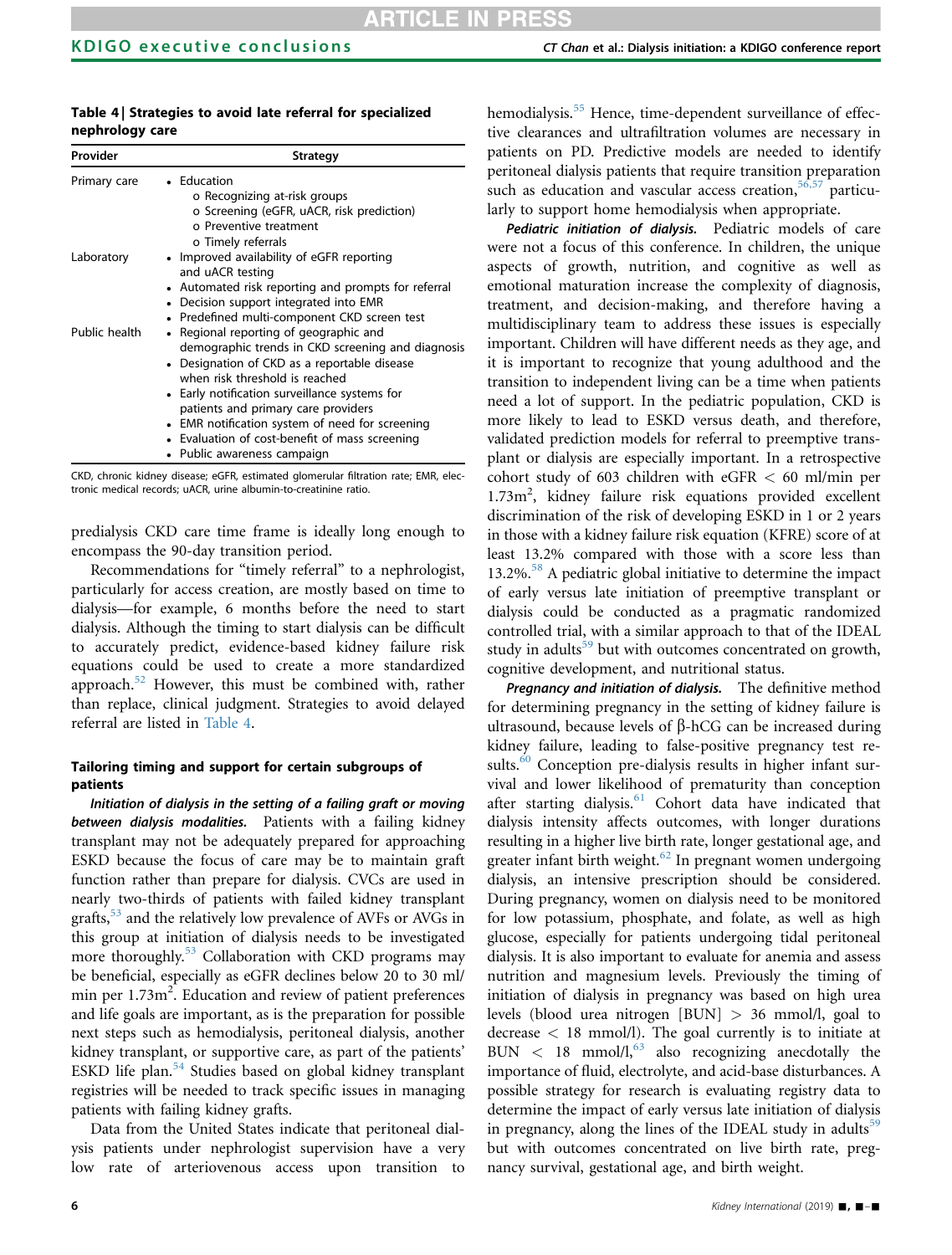# Table 5 | The integrated ESKD life plan approach for dialysis access implementation<sup>a</sup>

# Options for dialysis access according to ESKD life plan

- Conservative treatment (no dialysis, no access)
- Pre-emptive transplant (no dialysis access; consider in future as needed)
- Peritoneal dialysis (PD catheter, no AV access; consider in future as needed)
- Hemodialysis (AVF, AVG, CVC: access planning)

# Hemodialysis access planning

- Consider likelihood of long-term survival  $(> 1$  year) o Poor: Maintain conservative care and periodically reassess for changes. These patients are more likely candidates for AVG or CVC
	- o Good: Assess quality of vessels for AV access
		- $\blacksquare$  AV access not feasible  $\rightarrow$  CVC
		- $\blacksquare$  AV access feasible  $\rightarrow$  consider AVF likelihood of usability success; decision on the preferred access is to achieve complication-free access while preserving vessels for future sites per individualized ESKD life plan: e.g., in an optimal scenario where all vessels available: forearm AVF, upper arm AVF, AVG
	- o Once HD access is established, consider improvements of care Timely shift to kidney transplant or PD, whenever feasible and appropriate
		- Shift from CVC to AVF or AVG, as soon as possible when feasible and appropriate
		- Secondary shift from AVG to AVF, when AVG is failing; when feasible and appropriate
	- o When planning a dialysis access procedure, always keep in mind next possible access(es) for the individual patient to attain the longest and most feasible access life plan for the individual patient based on their ESKD life plan and goals of care

AV, arteriovenous; AVF, arteriovenous fistula; AVG, arteriovenous graft; CVC, central venous catheter; ESKD, end-stage kidney disease; PD, peritoneal dialysis. <sup>a</sup>Modified in accordance to the KDOQI Vascular Access Guidelines 2018, presented at NKF SCM 2018, Austin, TX (April 2018).

# DIALYSIS ACCESS AND PREPARATION

It is widely accepted that preemptively establishing dialysis access leads to better patient outcomes; however, there are significant challenges and barriers within health care systems and among payers and patients to establish dialysis access that is matured and functional for dialysis initiation [\(Supplementary Table S1](#page-8-0)). $64-70$  $64-70$  According to most guidelines, peritoneal dialysis access should be prepared whenever possible at least 2 weeks before starting kidney replacement therapy. $71,72$  For patients referred late, this recommendation might determine a temporary or definitive shift of patients to hemodialysis. However, recent evidence has demonstrated that urgent-start peritoneal dialysis is possible and safe, if properly conducted.[73](#page-10-0) Although meeting participants acknowledged the benefits of fistulas, $74$  they recognized the "fistula-first" approach is not appropriate for all patients. There is a need to reconsider established paradigms for dialysis access within the framework of the patient's ESKD life  $plan<sub>1</sub><sup>54</sup>$  $plan<sub>1</sub><sup>54</sup>$  $plan<sub>1</sub><sup>54</sup>$  taking into account individual patient and vessel characteristics and patient life goals and preferences. Age, comorbidities, likelihood of long-term survival, treatment goals, and timing of dialysis initiation are all factors that could affect the choice for access and require individualization for each patient.<sup>[54,75](#page-10-0)</sup> It is also important to keep in mind the subsequent best treatment modality and access for the individual patient (Table 5). Many patients are able to undertake home HD with permacaths, and the lack of surgically created vascular access is not an absolute contraindication to selfmanaged home HD.

# Selection and management of access as related to funding policies

Selection and management of access that is tightly linked to funding policies may have serious implications for patient health. In resource-limited environments, if surgery is less expensive than endovascular procedures, it can put patients at risk for early exhaustion of vascular access sites. Economic constraints leading to prolonged use of nontunneled CVCs can increase the risk of infection for patients. Conversely, in resource-rich environments, well-reimbursed endovascular procedures can lead to over-intervention, vessel damage, and premature loss of vascular access. Ideally, financial incentives should be aligned with best care practices. Unfortunately, there is no consensus, evidence base, or outcome measure for best practices at the individual patient level that can be measured on a population basis. Additionally, specific outcomes used as a measure of best practice at the population level do not always apply at the patient level. To provide individualized patient care, it may be necessary to adopt "process" versus outcomes measures of best practice, such as percent of patients referred to and evaluated for vascular access before dialysis initiation. Targeting process best practices (e.g., referral for vascular access) may lead to better best practice outcomes (e.g., more functional AV accesses). Priorities for research and education are described in [Supplementary Table S2](#page-8-0).

### Access "exit strategies"

Important in the decision-making process for choosing initial dialysis access is the consideration of what options are available if the initial access fails. Currently there is no published evidence to inform back-up, and therefore research is needed to evaluate the optimal order of exit strategies in access for hemodialysis. Given the various modalities and access needs of each patient, such access contingency and succession plans must be individualized. At best, the consequences of lack of planning—as discussed above for failing transplants and PD patients—highlights the need for access contingency and succession planning.

# PROVIDING "ADEQUATE" DIALYSIS AND SYMPTOM CONTROL

For decades, dialysis adequacy has been defined by small solute clearance (Kt/V and urea reduction ratio in hemodialysis; Kt/V and creatinine clearance in peritoneal dialysis). Measuring small solute clearance has been emphasized in clinical practice guidelines, used as the basis for clinical performance measures and/or payment, and treated by many clinicians as dogma. However, evidence for relationships between small solute clearance, plasma levels of these solutes, and clinical outcomes and/or symptomatology is weak. It is increasingly recognized that small solute clearance reflects only one of many aspects of dialysis care that are likely to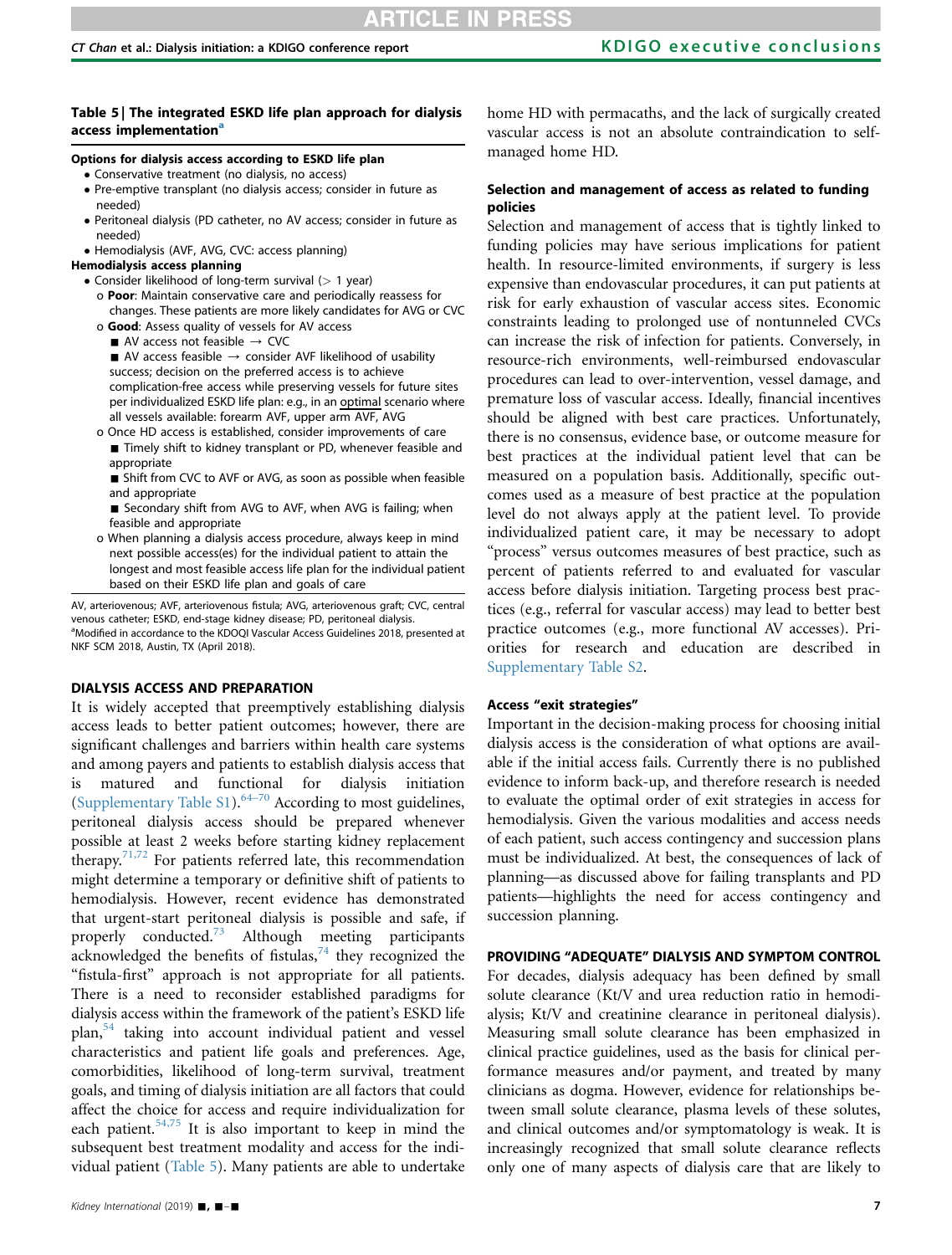<span id="page-7-0"></span>

Figure 1 | Potential targets for goal-directed dialysis care. This schematic illustration serves to identify targets or outcomes that might be considered in developing goal-directed dialysis care. Some targets or outcomes, such as anemia, are principally affected by dialysis care providers through an erythropoiesis-stimulating agent and iron dosing, while others, such as protein and calorie intake, are less directly affected. Many targets or outcomes are affected by both dialysis treatment or care and by nondialysis factors. CVD, cardiovascular disease; MBD, mineral and bone disease.

affect outcomes.<sup>16,18,76</sup> Therefore, solute kinetic goals should be interpreted and implemented in the context of the patient's overall goals and clinical status.

Meeting participants favored a comprehensive view of ESKD care with a more multifaceted paradigm replacing what is currently referred to as "dialysis adequacy." Multiple measures and goals should be considered when assessing adequacy of dialysis, including small solute clearance, residual kidney function, volume status, biochemical measures, nutritional status, cardiovascular function, symptoms, and the patient's experiences and goals. While many meeting participants felt that a rigid emphasis on solute clearance does not serve the interests of all patients, there was general agreement that clinicians should continue to recognize accepted minimums for small solute removal during dialysis. It was also recognized that research is needed to investigate the importance of other solutes including middle and large solutes, protein-bound and

carbamylated molecules, and metabolic products of intestinal bacteria as potential contributors to poor functional status, symptoms, comorbidities, and mortality among patients being treated with maintenance dialysis.

It should be recognized that patients may interpret "adequacy" differently than clinicians, and therefore goals for treatment should be individualized and reassessed over time. To this end, many—but not all—meeting participants propose that the term "adequate dialysis" be changed to "goaldirected dialysis," which specifically refers to using shared decision-making between the patient and care team to establish realistic care goals to allow the patient to meet his or her own life goals and allow the clinician to provide individualized, high-quality dialytic care.

The components of goal-directed dialysis can be thought of as those directly affected by the dialysis procedure, such as small solute clearance, electrolyte concentrations, volume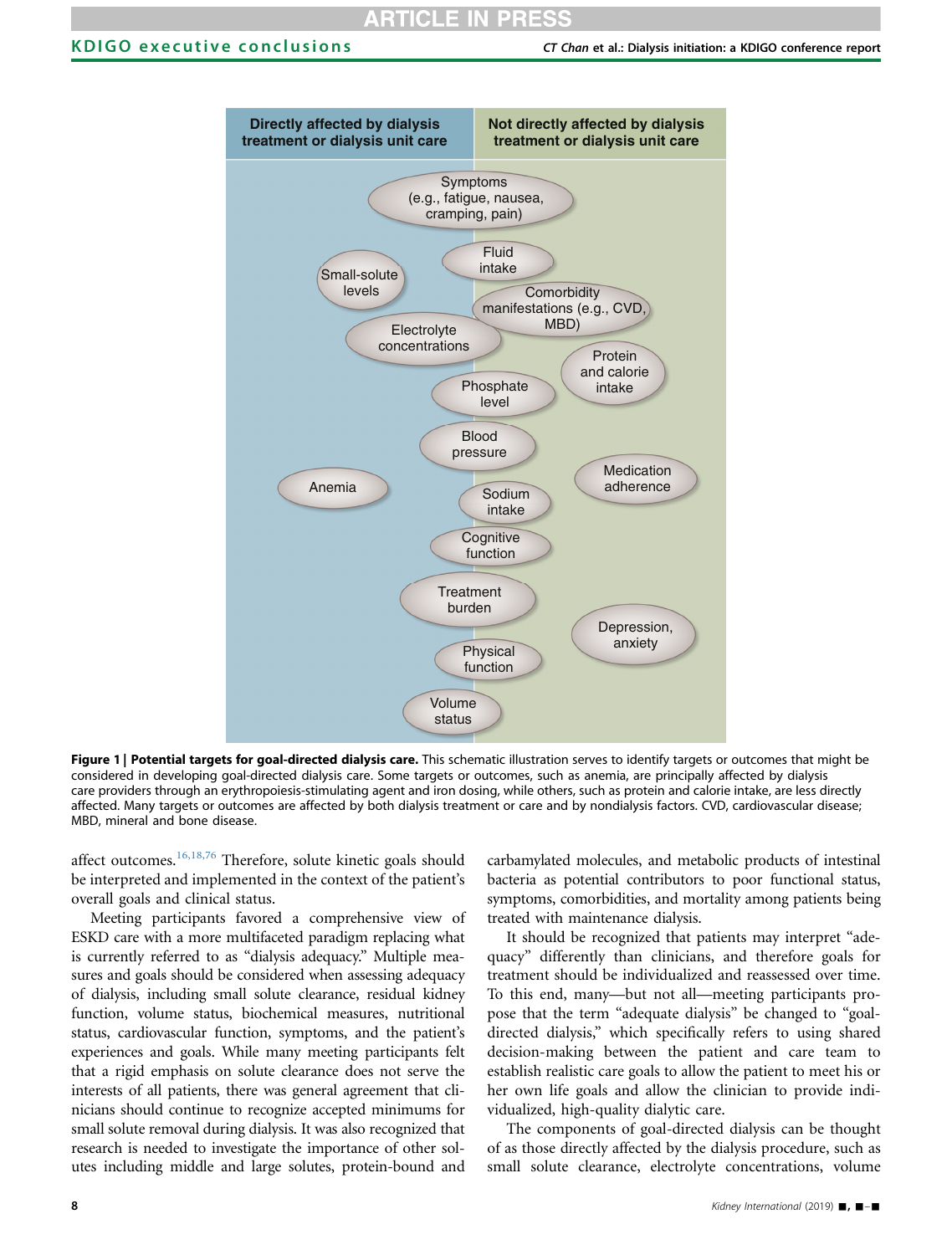**RTICLE IN PRESS** 

#### <span id="page-8-0"></span>Table 6 | Implementation needs for goal-directed dialysis

- Education for clinical care teams
- Tools for eliciting and documenting patient goals
- Incorporation of symptom assessment and other patient-centered outcomes into routine clinical practice
- Increased flexibility for dialysis schedules
- Establishment of metrics for success
- Quality assessment approaches that accommodate individualized targets
- Buy-in from multiple stakeholders
- Aligned incentives across stakeholders

status, and intra-dialytic symptoms, as well as those that are indirectly affected by the dialysis procedure, such as symptom burden, nutritional status, activity level, work capacity, and social engagement [\(Figure 1](#page-7-0)). Priorities should be individualized and consistent with achievable goals for the patient. A patient's priorities will likely change between the initial months of dialysis and thereafter; therefore, prioritization requires ongoing discussions between patients and clinicians about realistic expectations and prognosis. Discussion may need to be tailored depending on the patient's cognitive function, health literacy, numeracy, socioeconomic status, and initial dialysis experiences.

#### Implementing goal-directed dialysis

Implementing goal-based care would require a significant shift from current international practice as well as buy-in from multiple stakeholders including patients, providers, regulators, and payers, who may have conflicting expectations and motivations (Table 6). Tools are needed for facilitating communication between patients and clinicians because they may have limited experience expressing or eliciting, respectively, care objectives and priorities. In health care systems, incentives for providers and payers need to be aligned, and methods for assessing patient-centered outcomes such as symptoms will need to be validated and then incorporated into routine care, possibly through technology. As was discussed previously for vascular access, assessing the quality of highly individualized care will likely require the development of process measures.

#### **CONCLUSION**

A major theme identified during the conference was the need to move away from a "one-size-fits-all" approach to dialysis and provide more individualized or personalized care. Identifying and achieving patient-centered goals is now recognized as an important component of dialysis care, and these will require provider tools, patient tools, and alignment of goals and incentives among patients, caregivers, health care providers, regulators, and payers. Meeting participants acknowledge that any suggestion for moving toward patientcentered, goal-directed dialysis assumes that whatever systems are in place for delivering dialysis are modifiable. Admittedly, in some regions around the world, ability to change existing structures may be limited. Thus, the approaches outlined here

This conference is first of a series of dialysis controversies meetings to help provide a blueprint for delivery of optimal contemporary kidney replacement therapy. Subsequent topics in this conference series will address management of dialysis complications, innovations in kidney replacement therapy, and blood pressure and volume management in ESKD.

#### APPENDIX

### Other conference participants

Ali K. Abu-Alfa, Lebanon; Joanne M. Bargman, Canada; Anthony J. Bleyer, USA; Edwina A. Brown, UK; Andrew Davenport, UK; Simon J. Davies, UK; Frederic O. Finkelstein, USA; Jennifer E. Flythe, USA; Eric Goffin, Belgium; Thomas A. Golper, USA; Rafael Gómez, Colombia; Takayuki Hamano, Japan; Manfred Hecking, Austria; Olof Heimbürger, Sweden; Barnaby Hole, UK; Daljit K. Hothi, UK; T. Alp Ikizler, USA; Yoshitaka Isaka, Japan; Kunitoshi Iseki, Japan; Vivekanand Jha, India; Hideki Kawanishi, Japan; Peter G. Kerr, Australia; Paul Komenda, Canada; Csaba P. Kovesdy, USA; Ed Lacson, Jr, USA; Maurice Laville, France; Jung Pyo Lee, Korea; Edgar V. Lerma, USA; Nathan W. Levin, USA; Monika Lichodziejewska-Niemierko, Poland; Adrian Liew, Singapore; Elizabeth Lindley, UK; Robert S. Lockridge, USA; Magdalena Madero, Mexico; Ziad A. Massy, France; Linda McCann, USA; Klemens B. Meyer, USA; Rachael L. Morton, Australia; Annie-Claire Nadeau-Fredette, Canada; Hirokazu Okada, Japan; Jose J. Perez, USA; Jeff Perl, Canada; Kevan R. Polkinghorne, Australia; Miguel C. Riella, Brazil; Bruce M. Robinson, USA; Michael V. Rocco, USA; Steven J. Rosansky, USA; Joris I. Rotmans, the Netherlands; María Fernanda Slon Roblero, Spain; Navdeep Tangri, Canada; Marcello Tonelli, Canada; Allison Tong, Australia; Yusuke Tsukamoto, Japan; Kriang Tungsanga, Thailand; Tushar J. Vachharajani, USA; Ismay N. van Loon, the Netherlands; Suzanne Watnick, USA; Daniel E. Weiner, USA; Martin Wilkie, UK; Elena Zakharova, Russian Federation

#### **DISCLOSURE**

CTC declared having received consultancy fees from Medtronic and NxStage; speaker honoraria from Fresenius; and research support from Medtronic. MG declared having received consultancy fees from B. Braun Medical and speaker honoraria from Medtronic. DCHH declared having received speaker honoraria from Otsuka Japan and research support from National Health and Medical Research Council. AY-MW declared having received speaker honoraria from Sanofi Renal; and research support from Otsuka and Sanofi Renal. DCW declared having received consultancy fees from Akebia Therapeutics, Amgen, AstraZeneca, Boehringer Ingelheim, GlaxoSmithKline, Janssen, and Vifor Fresenius; speaker honoraria from Amgen and Vifor Fresenius; and research support from AstraZeneca. WCW declared having received consultancy fees from Akebia Therapeutics, AMAG, Amgen, AstraZeneca, Bayer, Daichii-Sankyo, Relypsa, and ZS Pharma; speaker honoraria from FibroGen; and research support from National Institutes of Health. CAP declared having served on advisory boards of AstraZeneca, Janssen Cilag, and Vifor; and received speaker honoraria from AstraZeneca, Novartis, Sanofi, and Vifor. All the other authors declared no competing interests.

#### ACKNOWLEDGMENTS

The conference was sponsored by KDIGO and supported in part by unrestricted educational grants from Akebia Therapeutics, Amgen, AstraZeneca, Baxter, Boehringer Ingelheim, Fresenius Medical Care, Kaneka, NxStage, Relypsa, Roche, Rockwell Medical, and Vifor Fresenius Medical Care Renal Pharma. We thank Jennifer King, PhD, for assistance with manuscript preparation.

#### SUPPLEMENTARY MATERIAL

Table S1. Barriers to choosing dialysis access.

Table S2. Research questions and priorities for education in dialysis access.

Supplementary material is linked to the online version of the paper at [www.kidney-international.org.](http://www.kidney-international.org)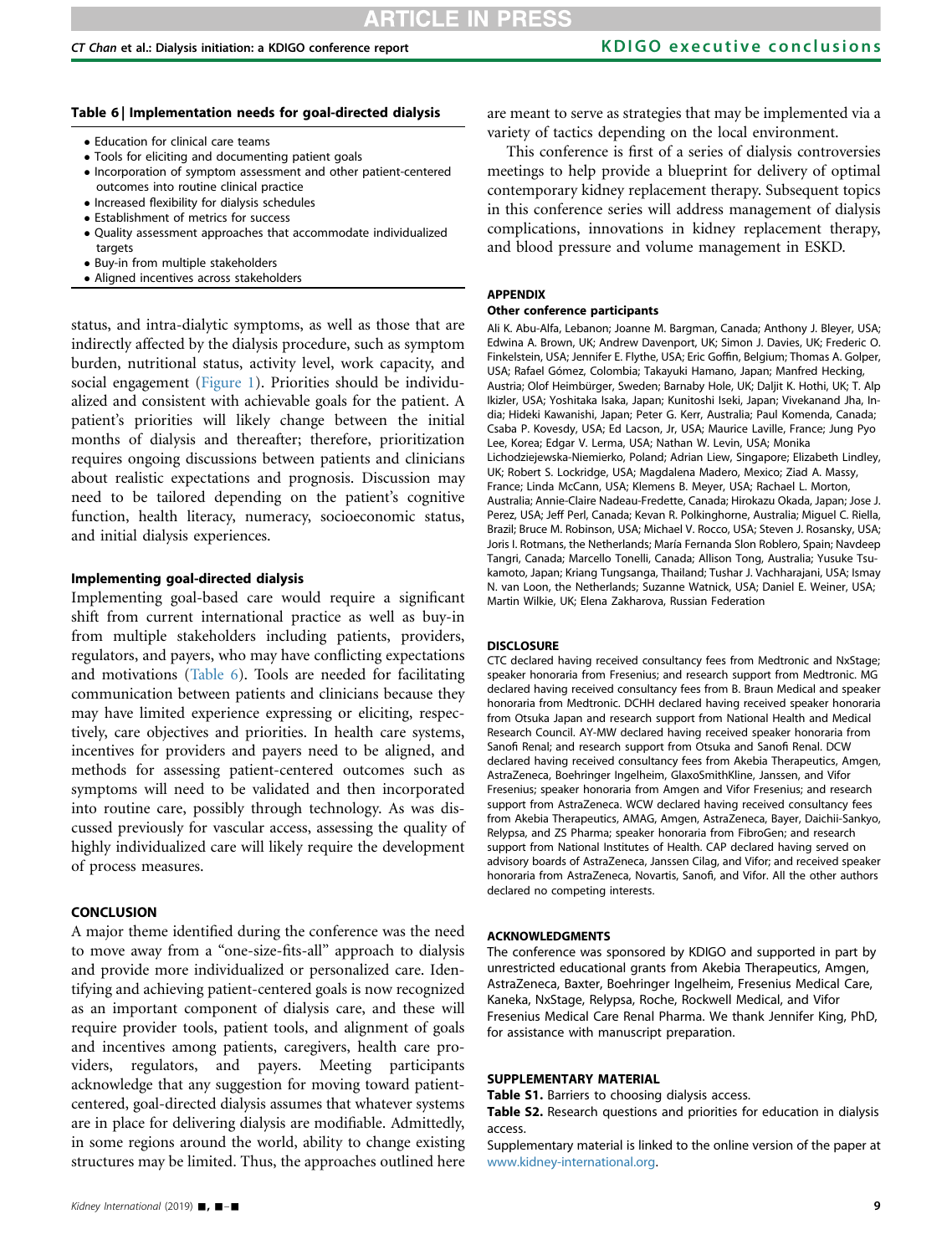# **ARTICLE IN PRESS**

# <span id="page-9-0"></span>KDIGO executive conclusions examples and CT Chan et al.: Dialysis initiation: a KDIGO conference report

#### REFERENCES

- 1. [Thomas B, Wulf S, Bikbov B, et al. Maintenance dialysis throughout the](http://refhub.elsevier.com/S0085-2538(19)30138-3/sref1) [world in years 1990 and 2010.](http://refhub.elsevier.com/S0085-2538(19)30138-3/sref1) J Am Soc Nephrol. 2015;26:2621–2633.
- 2. [Liyanage T, Ninomiya T, Jha V, et al. Worldwide access to treatment for](http://refhub.elsevier.com/S0085-2538(19)30138-3/sref2) [end-stage kidney disease: a systematic review.](http://refhub.elsevier.com/S0085-2538(19)30138-3/sref2) Lancet. 2015;385:1975– [1982](http://refhub.elsevier.com/S0085-2538(19)30138-3/sref2).
- 3. [Locatelli F, Del Vecchio L, Pozzoni P, et al. Nephrology: main advances in](http://refhub.elsevier.com/S0085-2538(19)30138-3/sref3) [the last 40 years.](http://refhub.elsevier.com/S0085-2538(19)30138-3/sref3) J Nephrol. 2006;19:6–11.
- 4. [Robinson BM, Akizawa T, Jager KJ, et al. Factors affecting outcomes in](http://refhub.elsevier.com/S0085-2538(19)30138-3/sref4) [patients reaching end-stage kidney disease worldwide: differences in](http://refhub.elsevier.com/S0085-2538(19)30138-3/sref4) [access to renal replacement therapy, modality use, and haemodialysis](http://refhub.elsevier.com/S0085-2538(19)30138-3/sref4) practices. Lancet[. 2016;388:294](http://refhub.elsevier.com/S0085-2538(19)30138-3/sref4)–306.
- 5. [Foster BJ, Mitsnefes MM, Dahhou M, et al. Changes in excess mortality](http://refhub.elsevier.com/S0085-2538(19)30138-3/sref5) [from end stage renal disease in the United States from 1995 to 2013.](http://refhub.elsevier.com/S0085-2538(19)30138-3/sref5) Clin [J Am Soc Nephrol](http://refhub.elsevier.com/S0085-2538(19)30138-3/sref5). 2018;13:91–99.
- 6. [Hasegawa T, Bragg-Gresham JL, Yamazaki S, et al. Greater](http://refhub.elsevier.com/S0085-2538(19)30138-3/sref6) first-year [survival on hemodialysis in facilities in which patients are provided](http://refhub.elsevier.com/S0085-2538(19)30138-3/sref6) [earlier and more frequent pre-nephrology visits.](http://refhub.elsevier.com/S0085-2538(19)30138-3/sref6) Clin J Am Soc Nephrol. [2009;4:595](http://refhub.elsevier.com/S0085-2538(19)30138-3/sref6)–602.
- 7. [Tennankore KK, Soroka SD, Kiberd BA. The impact of an "acute dialysis](http://refhub.elsevier.com/S0085-2538(19)30138-3/sref7) [start" on the mortality attributed to the use of central venous catheters: a](http://refhub.elsevier.com/S0085-2538(19)30138-3/sref7) [retrospective cohort study.](http://refhub.elsevier.com/S0085-2538(19)30138-3/sref7) BMC Nephrol. 2012;13:72.
- [Walker RC, Hanson CS, Palmer SC, et al. Patient and caregiver](http://refhub.elsevier.com/S0085-2538(19)30138-3/sref8) [perspectives on home hemodialysis: a systematic review.](http://refhub.elsevier.com/S0085-2538(19)30138-3/sref8) Am J Kidney Dis[. 2015;65:451](http://refhub.elsevier.com/S0085-2538(19)30138-3/sref8)–463.
- 9. [Evangelidis N, Tong A, Manns B, et al. Developing a set of core outcomes](http://refhub.elsevier.com/S0085-2538(19)30138-3/sref9) [for trials in hemodialysis: An international Delphi survey.](http://refhub.elsevier.com/S0085-2538(19)30138-3/sref9) Am J Kidney Dis. [2017;70:464](http://refhub.elsevier.com/S0085-2538(19)30138-3/sref9)–475.
- 10. [Morton RL, Snelling P, Webster AC, et al. Dialysis modality preference of](http://refhub.elsevier.com/S0085-2538(19)30138-3/sref10) [patients with CKD and family caregivers: a discrete-choice study.](http://refhub.elsevier.com/S0085-2538(19)30138-3/sref10) Am J Kidney Dis[. 2012;60:102](http://refhub.elsevier.com/S0085-2538(19)30138-3/sref10)–111.
- 11. [Ronco C, Mason G, Nayak Karopadi A, et al. Healthcare systems and](http://refhub.elsevier.com/S0085-2538(19)30138-3/sref11) [chronic kidney disease: putting the patient in control.](http://refhub.elsevier.com/S0085-2538(19)30138-3/sref11) Nephrol Dial Transplant[. 2014;29:958](http://refhub.elsevier.com/S0085-2538(19)30138-3/sref11)–963.
- 12. [Dahlerus C, Quinn M, Messersmith E, et al. Patient perspectives on the](http://refhub.elsevier.com/S0085-2538(19)30138-3/sref12) [choice of dialysis modality: results from the Empowering Patients on](http://refhub.elsevier.com/S0085-2538(19)30138-3/sref12) [Choices for Renal Replacement Therapy \(EPOCH-RRT\) study.](http://refhub.elsevier.com/S0085-2538(19)30138-3/sref12) Am J Kidney Dis[. 2016;68:901](http://refhub.elsevier.com/S0085-2538(19)30138-3/sref12)–910.
- 13. [Morton RL, Tong A, Howard K, et al. The views of patients and carers in](http://refhub.elsevier.com/S0085-2538(19)30138-3/sref13) [treatment decision making for chronic kidney disease: systematic review](http://refhub.elsevier.com/S0085-2538(19)30138-3/sref13) [and thematic synthesis of qualitative studies.](http://refhub.elsevier.com/S0085-2538(19)30138-3/sref13) BMJ. 2010;340:c112.
- [Winterbottom AE, Gavaruzzi T, Mooney A, et al. Patient acceptability of](http://refhub.elsevier.com/S0085-2538(19)30138-3/sref14) [the Yorkshire Dialysis Decision Aid \(YoDDA\) booklet: a prospective non](http://refhub.elsevier.com/S0085-2538(19)30138-3/sref14)[randomized comparison study across 6 predialysis services.](http://refhub.elsevier.com/S0085-2538(19)30138-3/sref14) Perit Dial Int. [2016;36:374](http://refhub.elsevier.com/S0085-2538(19)30138-3/sref14)–381.
- 15. [Lacson E Jr, Wang W, DeVries C, et al. Effects of a nationwide predialysis](http://refhub.elsevier.com/S0085-2538(19)30138-3/sref15) [educational program on modality choice, vascular access, and patient](http://refhub.elsevier.com/S0085-2538(19)30138-3/sref15) outcomes. [Am J Kidney Dis](http://refhub.elsevier.com/S0085-2538(19)30138-3/sref15). 2011;58:235–242.
- 16. [Manera KE, Tong A, Craig JC, et al. Standardized Outcomes in](http://refhub.elsevier.com/S0085-2538(19)30138-3/sref16) [Nephrology-Peritoneal Dialysis \(SONG-PD\): study protocol for](http://refhub.elsevier.com/S0085-2538(19)30138-3/sref16) [establishing a core outcome set in PD.](http://refhub.elsevier.com/S0085-2538(19)30138-3/sref16) Perit Dial Int. 2017;37:639–647.
- 17. [Finkelstein FO, Finkelstein SH. Time to rethink our approach to patient](http://refhub.elsevier.com/S0085-2538(19)30138-3/sref17)[reported outcome measures for ESRD.](http://refhub.elsevier.com/S0085-2538(19)30138-3/sref17) Clin J Am Soc Nephrol. 2017;12: 1885–[1888](http://refhub.elsevier.com/S0085-2538(19)30138-3/sref17).
- 18. [Perl J, Dember LM, Bargman JM, et al. The use of a multidimensional](http://refhub.elsevier.com/S0085-2538(19)30138-3/sref18) [measure of dialysis adequacy-Moving beyond small solute kinetics.](http://refhub.elsevier.com/S0085-2538(19)30138-3/sref18) Clin J [Am Soc Nephrol](http://refhub.elsevier.com/S0085-2538(19)30138-3/sref18). 2017;12:839–847.
- 19. [Pike E, Hamidi V, Ringerike T, et al. More use of peritoneal dialysis gives](http://refhub.elsevier.com/S0085-2538(19)30138-3/sref19) signifi[cant savings: A systematic review and health economic decision](http://refhub.elsevier.com/S0085-2538(19)30138-3/sref19) model. [J Clin Med Res](http://refhub.elsevier.com/S0085-2538(19)30138-3/sref19). 2017;9:104–116.
- 20. [van de Luijtgaarden MW, Jager KJ, Stel VS, et al. Global differences in](http://refhub.elsevier.com/S0085-2538(19)30138-3/sref20) [dialysis modality mix: the role of patient characteristics, macroeconomics](http://refhub.elsevier.com/S0085-2538(19)30138-3/sref20) [and renal service indicators.](http://refhub.elsevier.com/S0085-2538(19)30138-3/sref20) Nephrol Dial Transplant. 2013;28:1264–1275.
- 21. [Karopadi AN, Mason G, Rettore E, et al. Cost of peritoneal dialysis and](http://refhub.elsevier.com/S0085-2538(19)30138-3/sref21) [haemodialysis across the world.](http://refhub.elsevier.com/S0085-2538(19)30138-3/sref21) Nephrol Dial Transplant. 2013;28:2553– [2569](http://refhub.elsevier.com/S0085-2538(19)30138-3/sref21).
- 22. [Jaar BG. The Achilles heel of mortality risk by dialysis modality is](http://refhub.elsevier.com/S0085-2538(19)30138-3/sref22) selection bias. [J Am Soc Nephrol](http://refhub.elsevier.com/S0085-2538(19)30138-3/sref22). 2011;22:1398–1400.
- 23. [Piccoli GB, Alrukhaimi M, Liu ZH, et al. Women and kidney disease:](http://refhub.elsevier.com/S0085-2538(19)30138-3/sref23) refl[ections on World Kidney Day 2018: kidney health and women](http://refhub.elsevier.com/S0085-2538(19)30138-3/sref23)'s [health: a case for optimizing outcomes for present and future](http://refhub.elsevier.com/S0085-2538(19)30138-3/sref23) generations. [Nephrol Dial Transplant](http://refhub.elsevier.com/S0085-2538(19)30138-3/sref23). 2018;33:189–193.
- 24. United States Renal Data System. Annual Data Report 2017: End-stage Renal Disease in the United States: Chapter 1: Incidence, Prevalence, Patient Characteristics, and Treatment Modality. Available at: [https://](https://www.usrds.org/2017/download/v2_c01_IncPrev_17.pdf) [www.usrds.org/2017/download/v2\\_c01\\_IncPrev\\_17.pdf](https://www.usrds.org/2017/download/v2_c01_IncPrev_17.pdf). Accessed February 13, 2018.
- 25. [Kjaergaard KD, Jensen JD, Peters CD, et al. Preserving residual renal](http://refhub.elsevier.com/S0085-2538(19)30138-3/sref25) [function in dialysis patients: an update on evidence to assist clinical](http://refhub.elsevier.com/S0085-2538(19)30138-3/sref25) [decision making.](http://refhub.elsevier.com/S0085-2538(19)30138-3/sref25) NDT Plus. 2011;4:225–230.
- 26. [Mathew AT, Obi Y, Rhee CM, et al. Incremental dialysis for preserving](http://refhub.elsevier.com/S0085-2538(19)30138-3/sref26) [residual kidney function-Does one size](http://refhub.elsevier.com/S0085-2538(19)30138-3/sref26) fit all when initiating dialysis? Semin Dial[. 2018;31:343](http://refhub.elsevier.com/S0085-2538(19)30138-3/sref26)–352.
- 27. [Ghaffari A. Urgent-start peritoneal dialysis: a quality improvement report.](http://refhub.elsevier.com/S0085-2538(19)30138-3/sref27) [Am J Kidney Dis](http://refhub.elsevier.com/S0085-2538(19)30138-3/sref27). 2012;59:400–408.
- 28. [Levin A, Stevens PA, Bilous RW, et al. Kidney Disease: Improving Global](http://refhub.elsevier.com/S0085-2538(19)30138-3/sref28) [Outcomes \(KDIGO\) CKD work group. KDIGO 2012 clinical practice](http://refhub.elsevier.com/S0085-2538(19)30138-3/sref28) [guidelines for the evaluation and managment of chronic kidney disease.](http://refhub.elsevier.com/S0085-2538(19)30138-3/sref28) [Kidney Int Suppl](http://refhub.elsevier.com/S0085-2538(19)30138-3/sref28). 2013;3:1–150.
- 29. Goovaerts T, Jadoul M, Goffin E. Infl[uence of a pre-dialysis education](http://refhub.elsevier.com/S0085-2538(19)30138-3/sref29) [programme \(PDEP\) on the mode of renal replacement therapy.](http://refhub.elsevier.com/S0085-2538(19)30138-3/sref29) Nephrol [Dial Transplant](http://refhub.elsevier.com/S0085-2538(19)30138-3/sref29). 2005;20:1842–1847.
- 30. [See EJ, Johnson DW, Hawley CM, et al. Risk predictors and causes of](http://refhub.elsevier.com/S0085-2538(19)30138-3/sref30) technique failure within the fi[rst year of peritoneal dialysis: an Australia](http://refhub.elsevier.com/S0085-2538(19)30138-3/sref30) [and New Zealand Dialysis and Transplant Registry \(ANZDATA\) study.](http://refhub.elsevier.com/S0085-2538(19)30138-3/sref30) Am J Kidney Dis[. 2018;72:188](http://refhub.elsevier.com/S0085-2538(19)30138-3/sref30)–197.
- 31. [Wong MG, Pollock CA, Cooper BA, et al. Association between GFR](http://refhub.elsevier.com/S0085-2538(19)30138-3/sref31) [estimated by multiple methods at dialysis commencement and patient](http://refhub.elsevier.com/S0085-2538(19)30138-3/sref31) survival. [Clin J Am Soc Nephrol](http://refhub.elsevier.com/S0085-2538(19)30138-3/sref31). 2014;9:135-142.
- 32. [Sood MM, Manns B, Dart A, et al. Variation in the level of eGFR at dialysis](http://refhub.elsevier.com/S0085-2538(19)30138-3/sref32) [initiation across dialysis facilities and geographic regions.](http://refhub.elsevier.com/S0085-2538(19)30138-3/sref32) Clin J Am Soc Nephrol[. 2014;9:1747](http://refhub.elsevier.com/S0085-2538(19)30138-3/sref32)–1756.
- 33. [Gilg J, Pruthi R, Fogarty D. UK Renal Registry 17th Annual Report: Chapter](http://refhub.elsevier.com/S0085-2538(19)30138-3/sref33) [1 UK Renal Replacement Therapy Incidence in 2013: National and](http://refhub.elsevier.com/S0085-2538(19)30138-3/sref33) Centre-specific Analyses. Nephron[. 2015;129\(Suppl 1\):1](http://refhub.elsevier.com/S0085-2538(19)30138-3/sref33)–29.
- 34. United States Renal Data System. Annual Data Report 2017: Chronic Kidney Disease (CKD) in the United States: Chapter 8: Transition of Care in Chronic Kidney Disease. Available at: [https://www.usrds.org/2017/](https://www.usrds.org/2017/view/v1_08.aspx) [view/v1\\_08.aspx.](https://www.usrds.org/2017/view/v1_08.aspx) Accessed February 8, 2018.
- 35. ANZDATA Registry. 39th Report, Chapter 1: Incidence of End Stage Kidney Disease. Adelaide, Australia: Australia and New Zealand Dialysis and Transplant Registry; 2017. [http://www.anzdata.org.au.](http://www.anzdata.org.au)
- 36. [National Kidney Foundation. KDOQI Clinical Practice Guideline for](http://refhub.elsevier.com/S0085-2538(19)30138-3/sref36) [Hemodialysis Adequacy: 2015 update.](http://refhub.elsevier.com/S0085-2538(19)30138-3/sref36) Am J Kidney Dis. 2015;66:884–930.
- 37. [Nesrallah GE, Mustafa RA, Clark WF, et al. Canadian Society of](http://refhub.elsevier.com/S0085-2538(19)30138-3/sref37) [Nephrology 2014 clinical practice guideline for timing the initiation of](http://refhub.elsevier.com/S0085-2538(19)30138-3/sref37) [chronic dialysis.](http://refhub.elsevier.com/S0085-2538(19)30138-3/sref37) CMAJ. 2014;186:112–117.
- 38. [Watanabe Y, Yamagata K, Nishi S, et al. Japanese society for dialysis](http://refhub.elsevier.com/S0085-2538(19)30138-3/sref38) [therapy clinical guideline for "hemodialysis initiation for maintenance](http://refhub.elsevier.com/S0085-2538(19)30138-3/sref38) hemodialysis. Ther Apher Dial. 2015:19(Suppl 1):93-107.
- 39. [Tattersall J, Dekker F, Heimburger O, et al. When to start dialysis: updated](http://refhub.elsevier.com/S0085-2538(19)30138-3/sref39) [guidance following publication of the Initiating Dialysis Early and Late](http://refhub.elsevier.com/S0085-2538(19)30138-3/sref39) (IDEAL) study. [Nephrol Dial Transplant](http://refhub.elsevier.com/S0085-2538(19)30138-3/sref39). 2011;26:2082–2086.
- 40. [Heaf J, Petersons A, Vernere B, et al. Why do physicians prescribe](http://refhub.elsevier.com/S0085-2538(19)30138-3/sref40) [dialysis? A prospective questionnaire study.](http://refhub.elsevier.com/S0085-2538(19)30138-3/sref40) PLoS One. 2017;12:e0188309.
- 41. United States Renal Data System. Annual Data Report 2017: End-stage Renal Disease in the United States: Chapter 5: Mortality. Available at: [https://www.usrds.org/2017/view/v2\\_05.aspx](https://www.usrds.org/2017/view/v2_05.aspx). Accessed February 8, 2018.
- 42. [Chan KE, Maddux FW, Tolkoff-Rubin N, et al. Early outcomes among](http://refhub.elsevier.com/S0085-2538(19)30138-3/sref42) [those initiating chronic dialysis in the United States.](http://refhub.elsevier.com/S0085-2538(19)30138-3/sref42) Clin J Am Soc Nephrol[. 2011;6:2642](http://refhub.elsevier.com/S0085-2538(19)30138-3/sref42)–2649.
- 43. [Couchoud CG, Beuscart JB, Aldigier JC, et al. Development of a risk](http://refhub.elsevier.com/S0085-2538(19)30138-3/sref43) stratifi[cation algorithm to improve patient-centered care and decision](http://refhub.elsevier.com/S0085-2538(19)30138-3/sref43) [making for incident elderly patients with end-stage renal disease.](http://refhub.elsevier.com/S0085-2538(19)30138-3/sref43) Kidney Int[. 2015;88:1178](http://refhub.elsevier.com/S0085-2538(19)30138-3/sref43)–1186.
- 44. [Bansal N, Katz R, De Boer IH, et al. Development and validation of a](http://refhub.elsevier.com/S0085-2538(19)30138-3/sref44) [model to predict 5-year risk of death without ESRD among older adults](http://refhub.elsevier.com/S0085-2538(19)30138-3/sref44) with CKD. [Clin J Am Soc Nephrol](http://refhub.elsevier.com/S0085-2538(19)30138-3/sref44). 2015;10:363–371.
- 45. [Ivory SE, Polkinghorne KR, Khandakar Y, et al. Predicting 6-month](http://refhub.elsevier.com/S0085-2538(19)30138-3/sref45) [mortality risk of patients commencing dialysis treatment for end-stage](http://refhub.elsevier.com/S0085-2538(19)30138-3/sref45) kidney disease. [Nephrol Dial Transplant](http://refhub.elsevier.com/S0085-2538(19)30138-3/sref45). 2017;32:1558–1565.
- 46. [Davis JL, Davison SN. Hard choices, better outcomes: a review of shared](http://refhub.elsevier.com/S0085-2538(19)30138-3/sref46) [decision-making and patient decision aids around dialysis initiation and](http://refhub.elsevier.com/S0085-2538(19)30138-3/sref46)